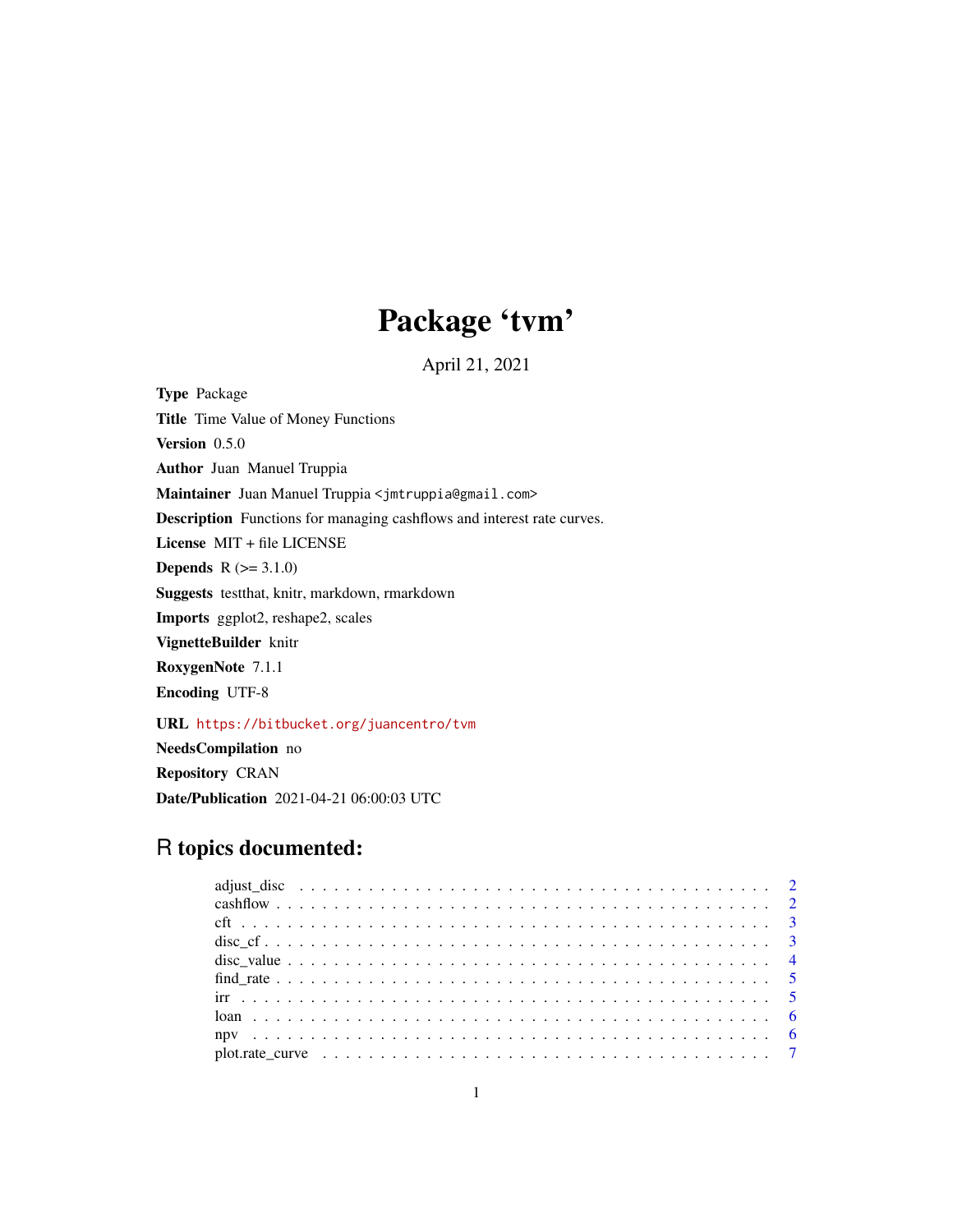#### <span id="page-1-0"></span>2 cashflow cashflow cashflow cashflow cashflow cashflow cashflow cashflow cashflow cashflow cashflow cashflow cashflow cashflow cashflow cashflow cashflow cashflow cashflow cashflow cashflow cashflow cashflow cashflow cash

| Index |  |
|-------|--|

adjust\_disc *Adjusts the discount factors by a spread*

#### Description

Adjusts the discount factors by a spread

#### Usage

adjust\_disc(fd, spread)

#### Arguments

| ۴d     | vector of discount factors used to discount cashflows in 1: length (fd) periods |
|--------|---------------------------------------------------------------------------------|
| spread | effective spread                                                                |

#### Examples

 $adjust\_disc(fd = c(0.99, 0.98), spread = 0.01)$ 

cashflow *Get the cashflow for a loan*

#### Description

Returns the cashflow for the loan, excluding the initial inflow for the loan taker

#### Usage

```
cashflow(l)
```
#### Arguments

l The loan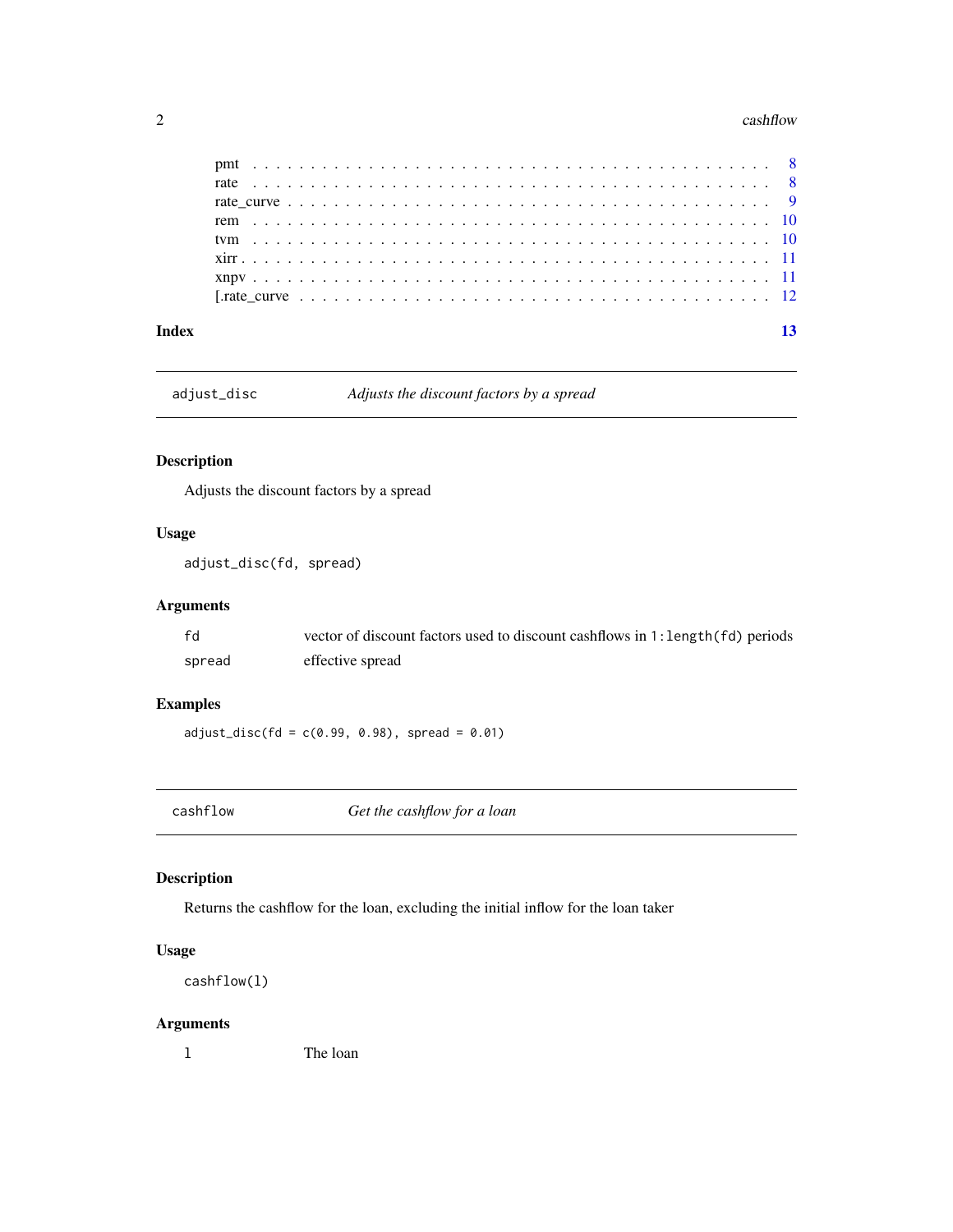#### <span id="page-2-0"></span>Examples

```
l <- loan(rate = 0.05, maturity = 10, amt = 100, type = "bullet")
cashflow(l)
```
cft *Calculates the Total Financial Cost (CFT)*

#### Description

This is the IRR of the loan's cashflow, after adding all the extra costs

#### Usage

```
cft(amt, maturity, rate, up_fee = 0, per_fee = 0)
```
#### Arguments

| amt               | The amount of the loan                        |
|-------------------|-----------------------------------------------|
| maturity          | The maturity of the loan                      |
| rate              | The loan rate, in effective rate              |
| $up_{e}$ and $he$ | The fee that the loan taker pays upfront      |
| per_fee           | The fee that the loan payer pays every period |

#### Details

It is assumed that the loan has monthly payments The CFT is returned as an effective rate of periodicity equal to that of the maturity and the rate The interest is calculated over amt + fee

#### Examples

```
ct(\text{amt} = 100, \text{ maturity} = 10, \text{ rate} = 0.05, \text{ up\_fee} = 1, \text{ per\_fee} = 0.1)
```

| disc_cf | Value of a discounted cashflow |
|---------|--------------------------------|
|---------|--------------------------------|

#### Description

Value of a discounted cashflow

#### Usage

disc\_cf(fd, cf)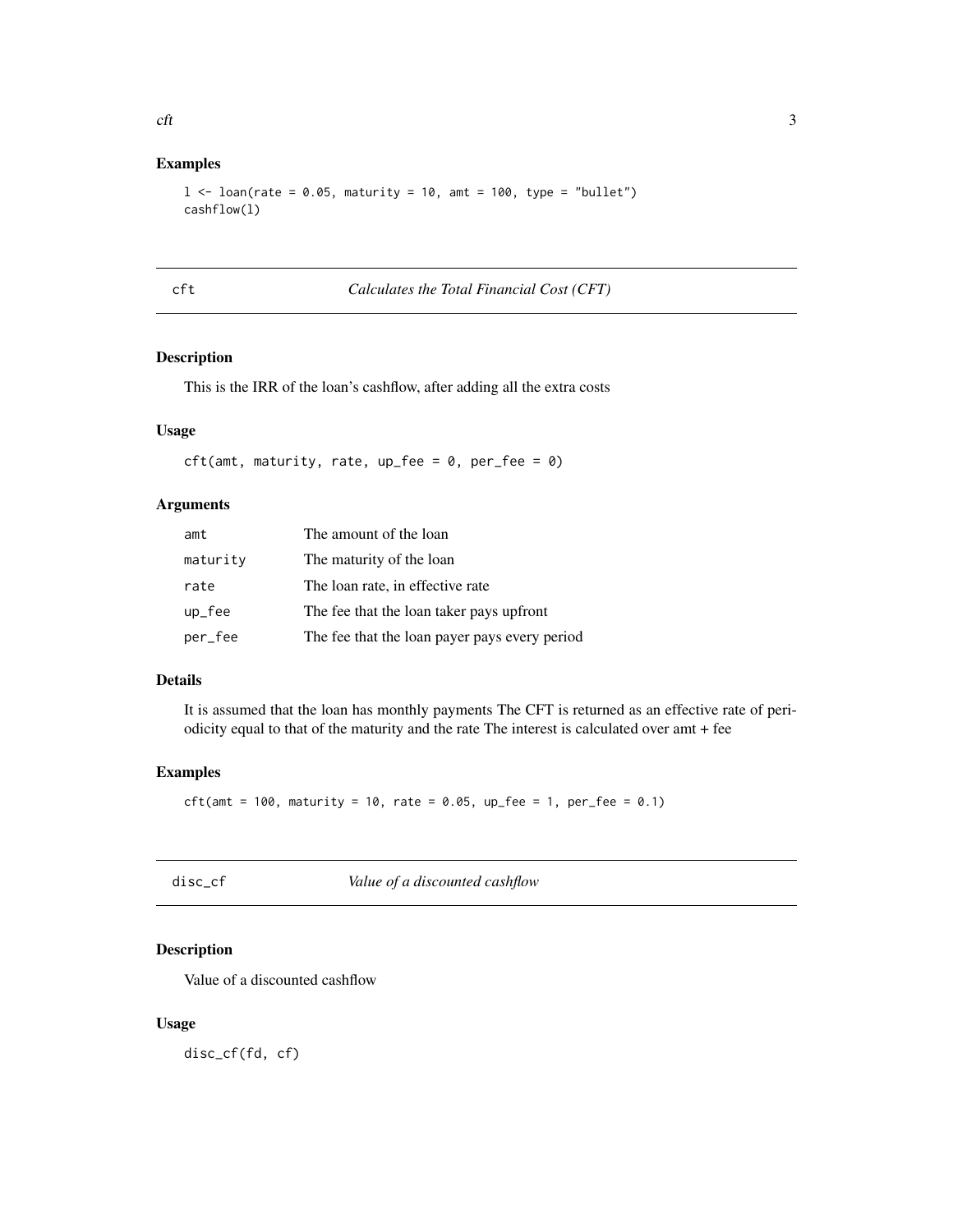#### <span id="page-3-0"></span>Arguments

| - LY | The discount factor vector |
|------|----------------------------|
| r f  | The cashflow               |

#### Examples

disc\_cf(fd = c(1, 0.99, 0.98, 0.97), cf = c(1, -0.3, -0.4, -0.6))

#### disc\_value *Calculates the present value of a cashflow*

#### Description

Calculates the present value of a cashflow

#### Usage

 $disc_value(r, cf, d = 1:length(cf))$ 

#### Arguments

| r            | A rate curve                                                                                         |
|--------------|------------------------------------------------------------------------------------------------------|
| cf           | The vector of values corresponding to the cashflow                                                   |
| <sub>d</sub> | The periods on which the cashflow occurs. If missing, it is assumed that cf[i]<br>occurs on period i |

#### Value

The present value of the cashflow

#### Examples

```
r <- rate_curve(rates = c(0.1, 0.2, 0.3), rate_type = "zero_eff")
disc_value(r, cf = c(-1, 1.10), d = c(0,1))
disc_value(r, cf = c(-1, 1.15*1.15), d = c(0,2))
```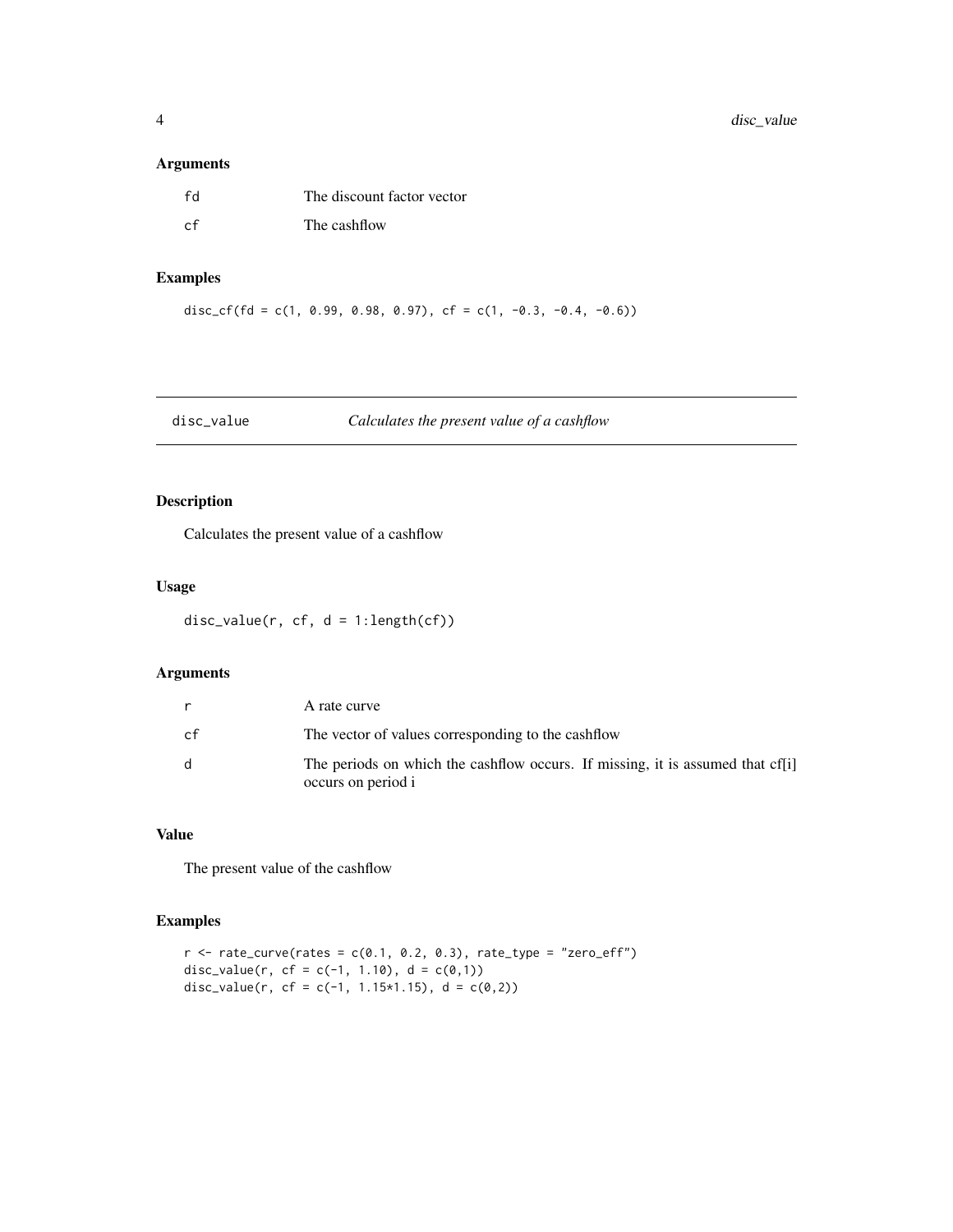<span id="page-4-0"></span>

#### Description

Thru a root finding process, this function finds the rate that corresponds to a given set of discount factors, as for the loan to have the same present value discounted with the discount factors or with that constant rate

#### Usage

```
find_rate(m, d, loan_type, interval = c(1e-06, 2), tol = 1e-08)
```
#### Arguments

| m         | The maturity of the loan                   |
|-----------|--------------------------------------------|
| d         | The discount factor vector                 |
| loan_type | One of the loan types                      |
| interval  | The interval for the root finding process  |
| tol       | The tolerance for the root finding process |

#### Examples

find\_rate( $m = 3$ ,  $d = c(0.99, 0.98, 0.97)$ , loan\_type = "bullet")

| irr | The IRR is returned as an effective rate with periodicity equal to that |
|-----|-------------------------------------------------------------------------|
|     | of the cashflow                                                         |

#### Description

Internal Rate of Return of a periodic cashflow (IRR)

#### Usage

 $irr(cf, ts = seq(from = 0, by = 1, along with = cf), interval = c(-1, 10), ...$ 

#### Arguments

| cf                      | The cashflow                                                                                      |
|-------------------------|---------------------------------------------------------------------------------------------------|
| ts                      | The times on which the cashflow occurs. It is assumed that cf[idx] happens at<br>moment $ts[idx]$ |
| interval                | A length 2 vector that indicates the root finding algorithm where to search for<br>the irr        |
| $\cdot$ $\cdot$ $\cdot$ | Other arguments to be passed on to uniroot                                                        |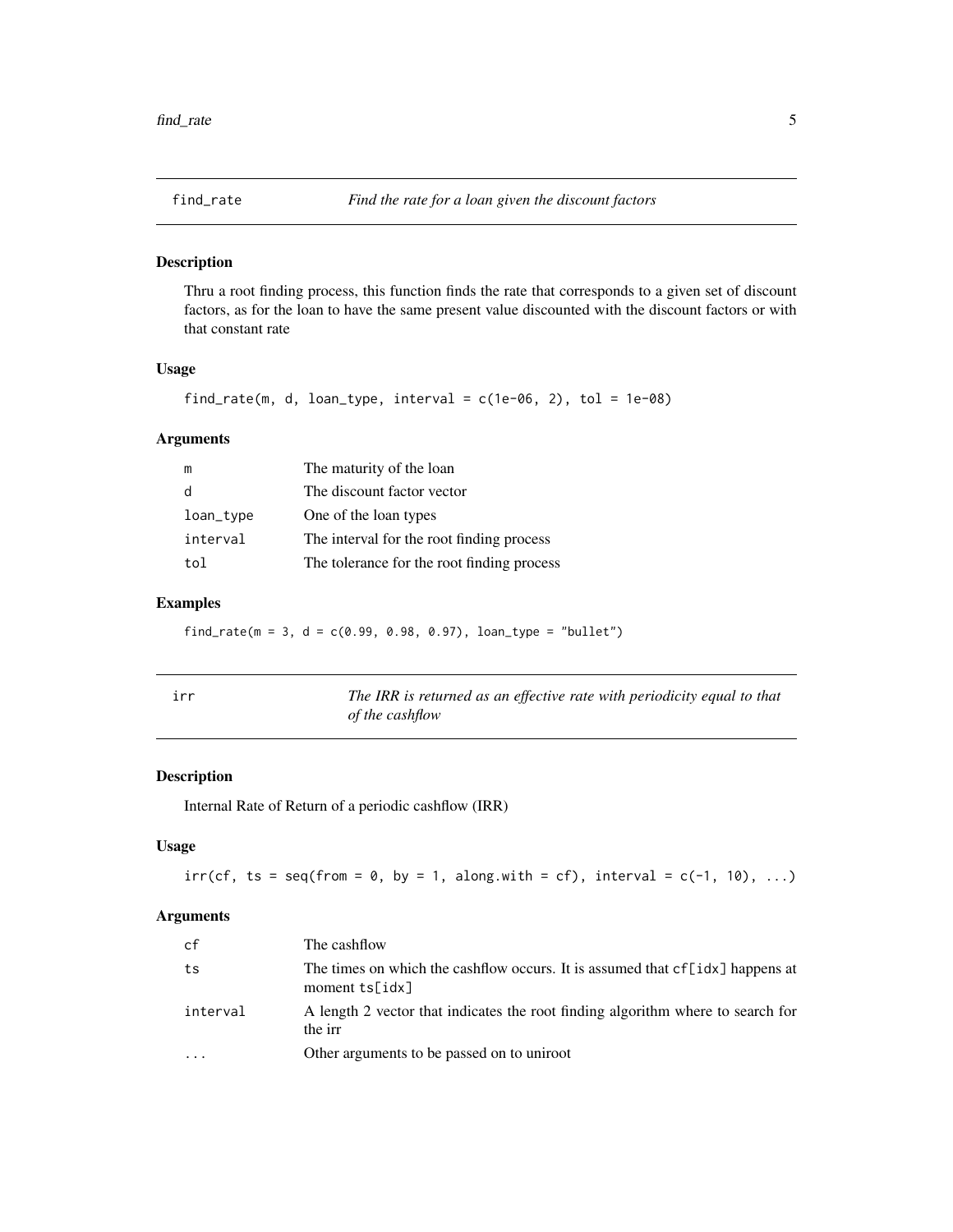#### <span id="page-5-0"></span>Examples

 $irr(cf = c(-1, 0.5, 0.9), ts = c(0, 1, 3))$ 

### loan *Creates an instance of a loan class*

#### Description

Creates an instance of a loan class

#### Usage

```
loan(rate, maturity, amt, type, grace_int = 0, grace_amort = grace_int)
```
#### Arguments

| rate        | The periodic effective rate of the loan                                                                   |
|-------------|-----------------------------------------------------------------------------------------------------------|
| maturity    | The maturity of the loan, measured in the same units as the periodicity of the<br>rate                    |
| amt         | The amount loaned                                                                                         |
| type        | The type of loan. Available types are c("bullet", "french", "german")                                     |
| grace_int   | The number of periods that the loan doesn't pay interest and capitalizes it. Leave<br>in 0 for zero loans |
| grace_amort | The number of periods that the loan doesn't amortize                                                      |

#### Examples

 $loan(\text{rate} = 0.05, \text{ maturity} = 10, \text{amt} = 100, \text{ type} = \text{"bullet"})$ 

npv *Net Present Value of a periodic cashflow (NPV)*

#### Description

Net Present Value of a periodic cashflow (NPV)

#### Usage

 $npv(i, cf, ts = seq(from = 0, by = 1, along.with = cf))$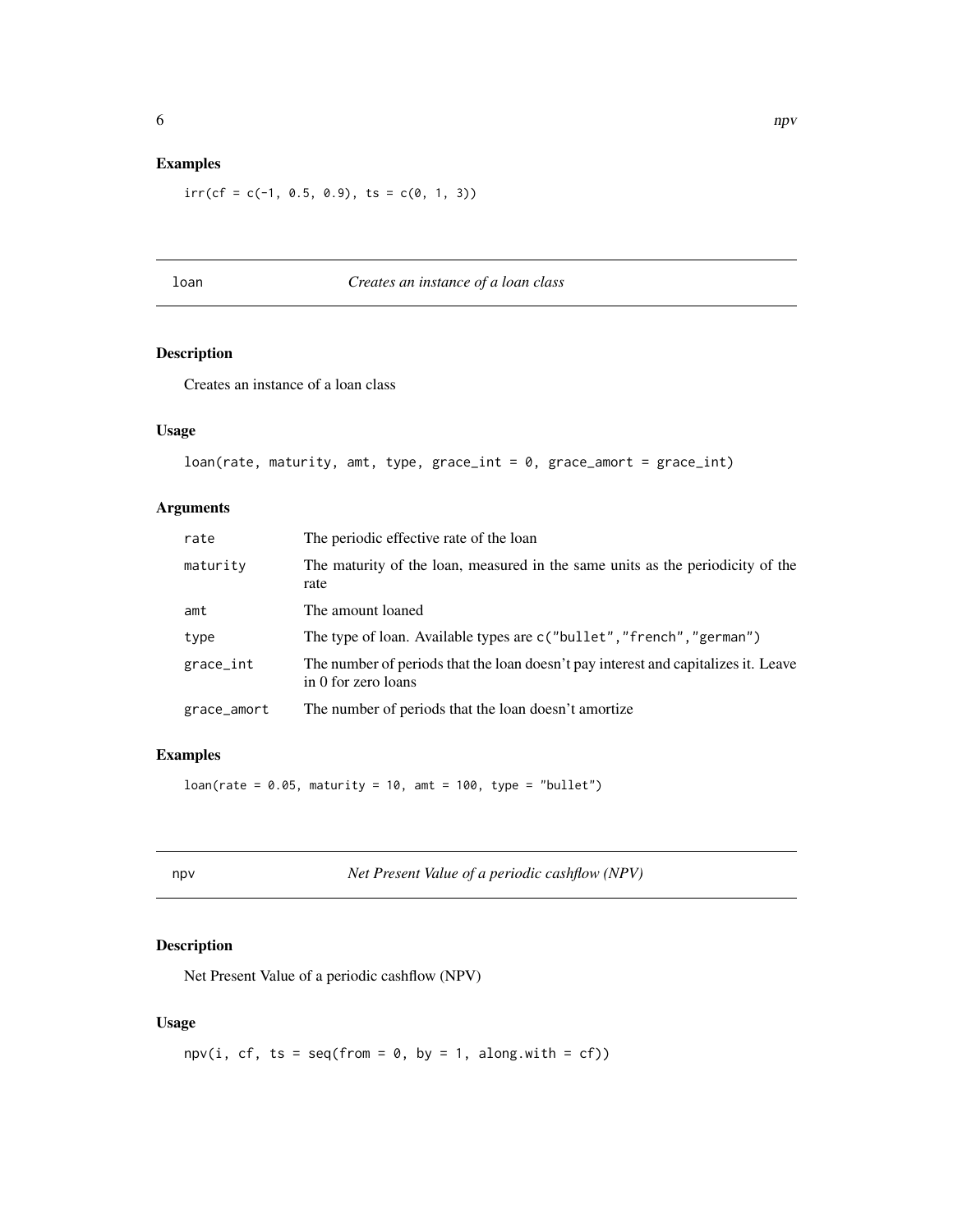#### <span id="page-6-0"></span>plot.rate\_curve 7

#### Arguments

| $\mathbf{i}$ | The rate used to discount the cashflow. It must be effective and with a periodicity<br>that matches that of the cashflow                                    |
|--------------|-------------------------------------------------------------------------------------------------------------------------------------------------------------|
| cf           | The cashflow                                                                                                                                                |
| ts           | The times on which the cashflow occurs. It is assumed that cf[idx] happens at<br>moment ts[idx]. If empty, assumes that $cf$ [idx] happens at period idx -1 |

#### Value

The net present value at

#### Examples

 $npv(i = 0.01, cf = c(-1, 0.5, 0.9), ts = c(0, 1, 3))$ 

plot.rate\_curve *Plots a rate curve*

#### Description

Plots a rate curve

#### Usage

```
## S3 method for class 'rate_curve'
plot(x, rate_type = NULL, y_labels_perc = TRUE, y_labels.ac = NULL, ...)
```
#### Arguments

| X           | The rate curve                                                                                                         |
|-------------|------------------------------------------------------------------------------------------------------------------------|
| rate_type   | The rate types to plot, in c("french", "fut", "german", "zero_eff", "zero_nom",<br>"swap", "zero_cont")                |
| y_labs_perc | If TRUE, the y axe is labeled with percentages                                                                         |
| v_labs_acc  | If y_labs_perc is TRUE, the accuracy for the percentages (i.e., 1 for $xx\%$ , 0.1<br>for xx.x%, 0.01 for xx.xx%, etc) |
| $\cdots$    | Other arguments (unused)                                                                                               |

#### Examples

```
r <- rate_curve(rates = c(0.1, 0.2, 0.3), rate_type = "zero_eff")
plot(r)
## Not run:
plot(r, rate_type = "german")
plot(r, rate_type = c("french", "german"))
```
## End(Not run)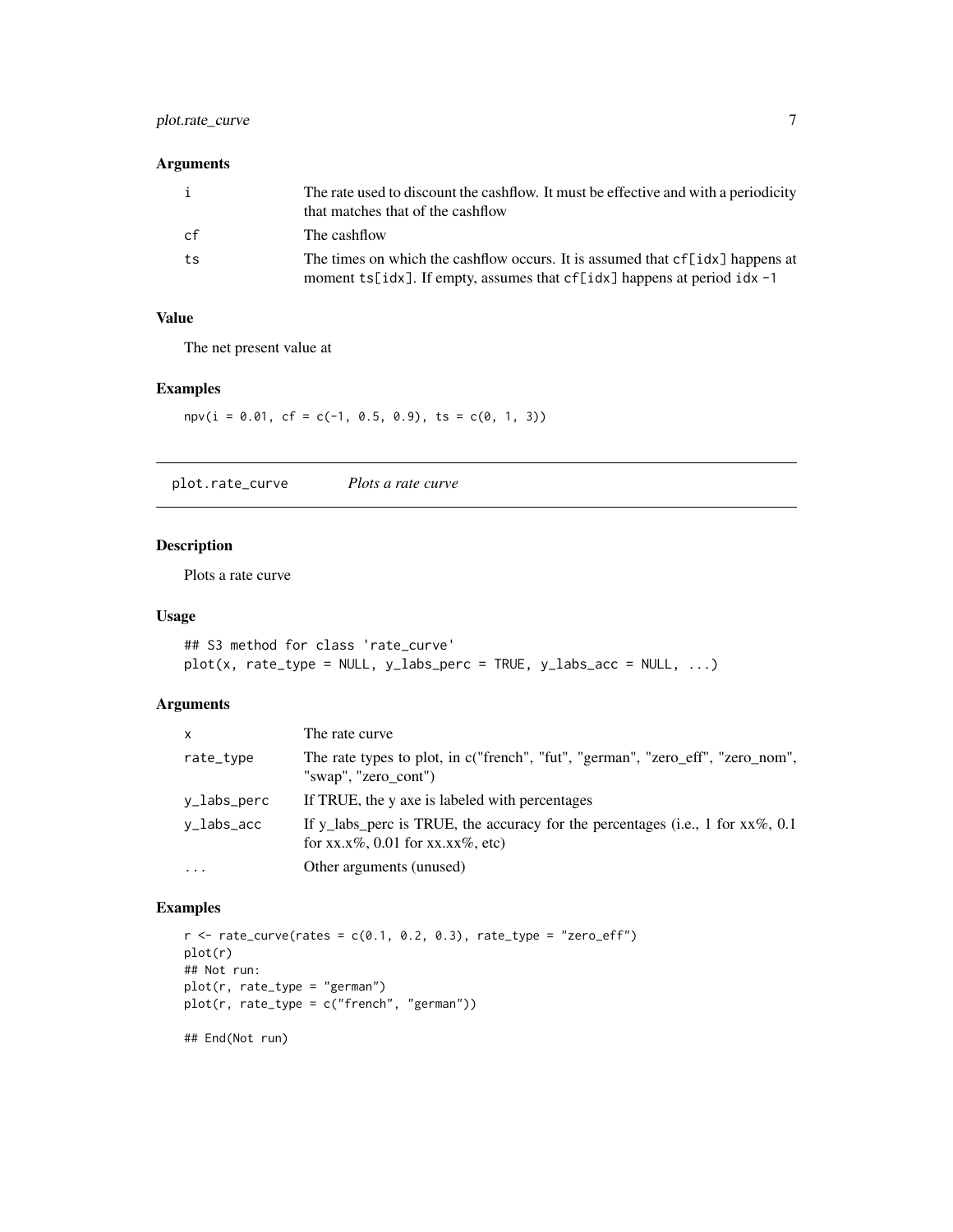<span id="page-7-0"></span>pmt *The value of the payment of a loan with constant payments (french type amortization)*

#### Description

The value of the payment of a loan with constant payments (french type amortization)

#### Usage

```
pmt(amt, maturity, rate)
```
#### Arguments

| amt      | The amount of the loan   |
|----------|--------------------------|
| maturity | The maturity of the loan |
| rate     | The rate of the loan     |

#### Details

The periodicity of the maturity and the rate must match, and this will be the periodicity of the payments

#### Examples

pmt(amt =  $100$ , maturity =  $10$ , rate =  $0.05$ )

rate *The rate of a loan with constant payments (french type amortization)*

#### Description

The rate of a loan with constant payments (french type amortization)

#### Usage

```
rate(amt, maturity, pmt, extrema = c(1e-04, 1e+09), tol = 1e-04)
```
#### Arguments

| amt      | The amount of the loan                                                              |
|----------|-------------------------------------------------------------------------------------|
| maturity | The maturity of the loan                                                            |
| pmt      | The payments of the loan                                                            |
| extrema  | Vector of length 2 that has the minimum and maximum value to search for the<br>rate |
| tol      | The tolerance to use in the root finding algorithm                                  |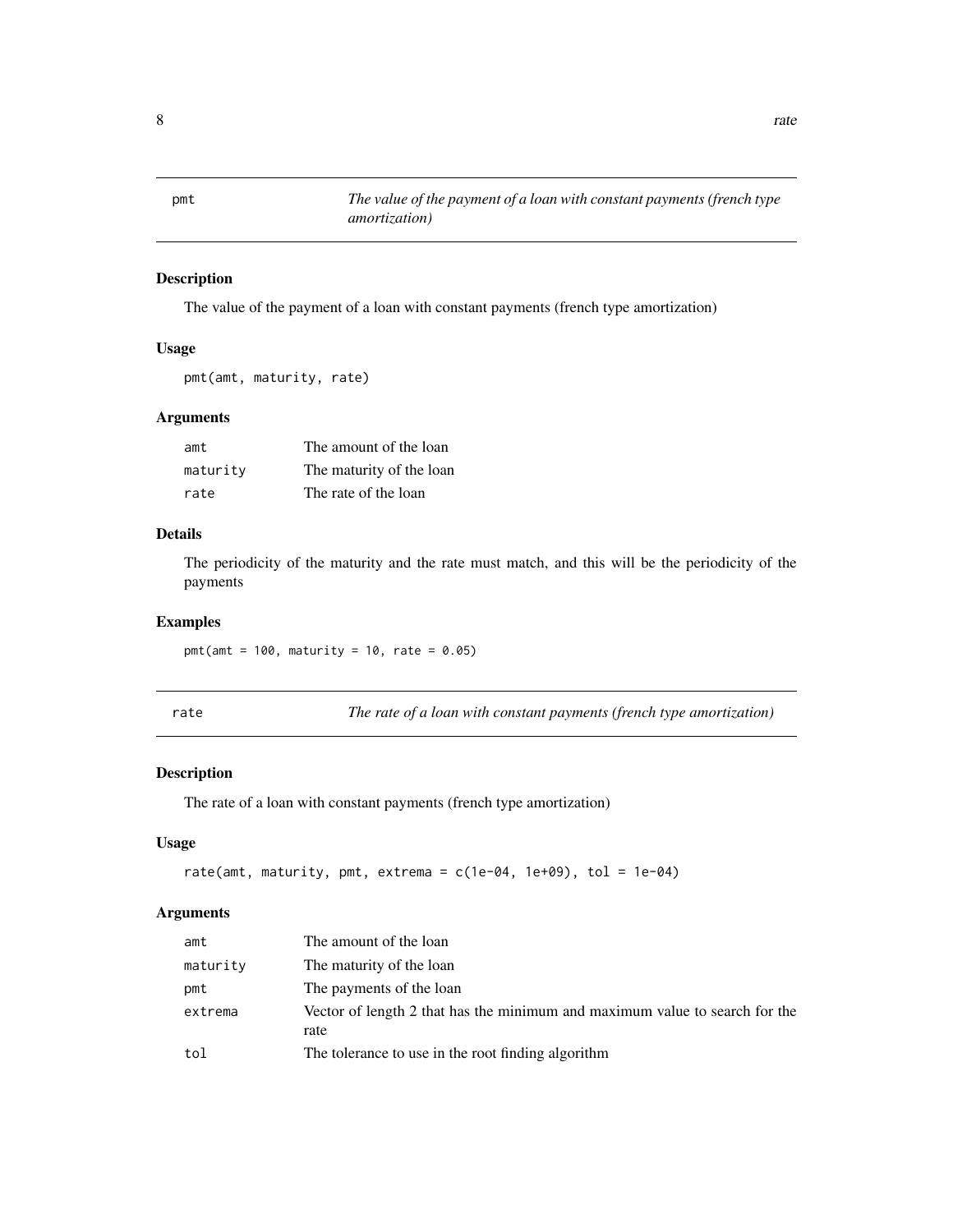#### <span id="page-8-0"></span>rate\_curve 9

#### Details

The periodicity of the maturity and the payment must match, and this will be the periodicity of the rate (which is returned as an effective rate)

#### Examples

```
rate(amt = 100, maturity = 10, pmt = 15)
```
rate\_curve *Creates a rate curve instance*

#### Description

Creates a rate curve instance

#### Usage

```
rate_curve(
 rates = NULL,
 rate_type = "zero_eff",
 pers = 1:length(rates),
 rate_scale = 1,
  fun_d = NULL,fun_r = NULL,knots = seq.int(from = 1, to = max(pers), by = 1),
 functor = function(x, y) splinefun(x = x, y = y, method = "monoH.FC")
)
```
#### Arguments

| rates      | A rate vector                                                                                                                                                                                                                                     |
|------------|---------------------------------------------------------------------------------------------------------------------------------------------------------------------------------------------------------------------------------------------------|
| rate_type  | The rate type. Must be on of c("fut", "zero_nom", "zero_eff", "swap", "zero_cont)                                                                                                                                                                 |
| pers       | The periods the rates correspond to                                                                                                                                                                                                               |
| rate_scale | In how many periods is the rate expressed. For example, when measuring pe-<br>riods in days, and using annual rates, you should use 365. When measuring<br>periods in months, and using annual rates, you should use 12. If no scaling, use<br>1. |
| fun_d      | A discount factor function. fun_d(x) returns the discount factor for time x, vec-<br>torized on x                                                                                                                                                 |
| fun_r      | A rate function. fun_r(x) returns the EPR for time x, vectorized on x                                                                                                                                                                             |
| knots      | The nodes used to bootstrap the rates. This is a mandatory argument if a rate<br>function or discount function is provided                                                                                                                        |
| functor    | A function with parameters x and y, that returns a function used to interpolate                                                                                                                                                                   |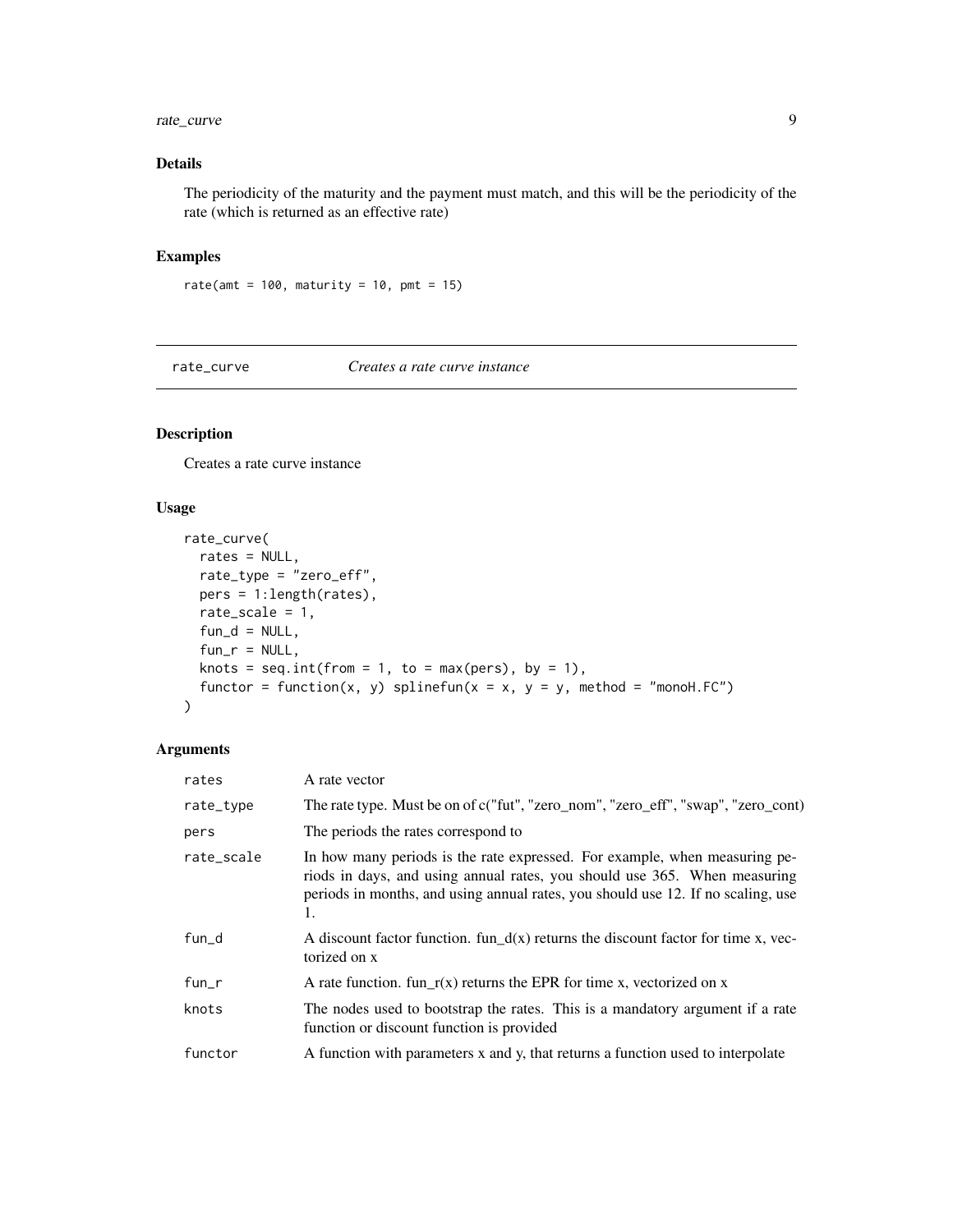#### <span id="page-9-0"></span>Note

Currently a rate curve can only be built from one of the following sources

- 1. A discount factor function
- 2. A rate function and a rate type from the following types: "fut", "zero\_nom", "zero\_eff", "swap" or "zero\_cont
- 3. A rate vector, a pers vector and a rate type as before

#### Examples

```
rate_curve(rates = c(0.1, 0.2, 0.3), rate_type = "zero_eff")
rate\_curve(fun_r = function(x) rep\_len(0.1, length(x)), rate\_type = "swap", knots = 1:12)rate_curve(fun_d = function(x) 1 / (1 + x), knots = 1:12)
```
rem *Remaining capital in a loan*

#### Description

The amount that has to be repayed at each moment in a loan, at the end of the period

#### Usage

rem(cf, amt, r)

#### Arguments

| cf  | The cashflow of the loan, not including the initial inflow for the loan taker |
|-----|-------------------------------------------------------------------------------|
| amt | The original amount of the loan                                               |
|     | The periodic rate of the loan                                                 |

#### Examples

rem(cf = rep\_len(0.4, 4), amt = 1,  $r = 0.2$ )

tvm *tvm*

#### Description

Functions for managing cashflows and interest rate curves.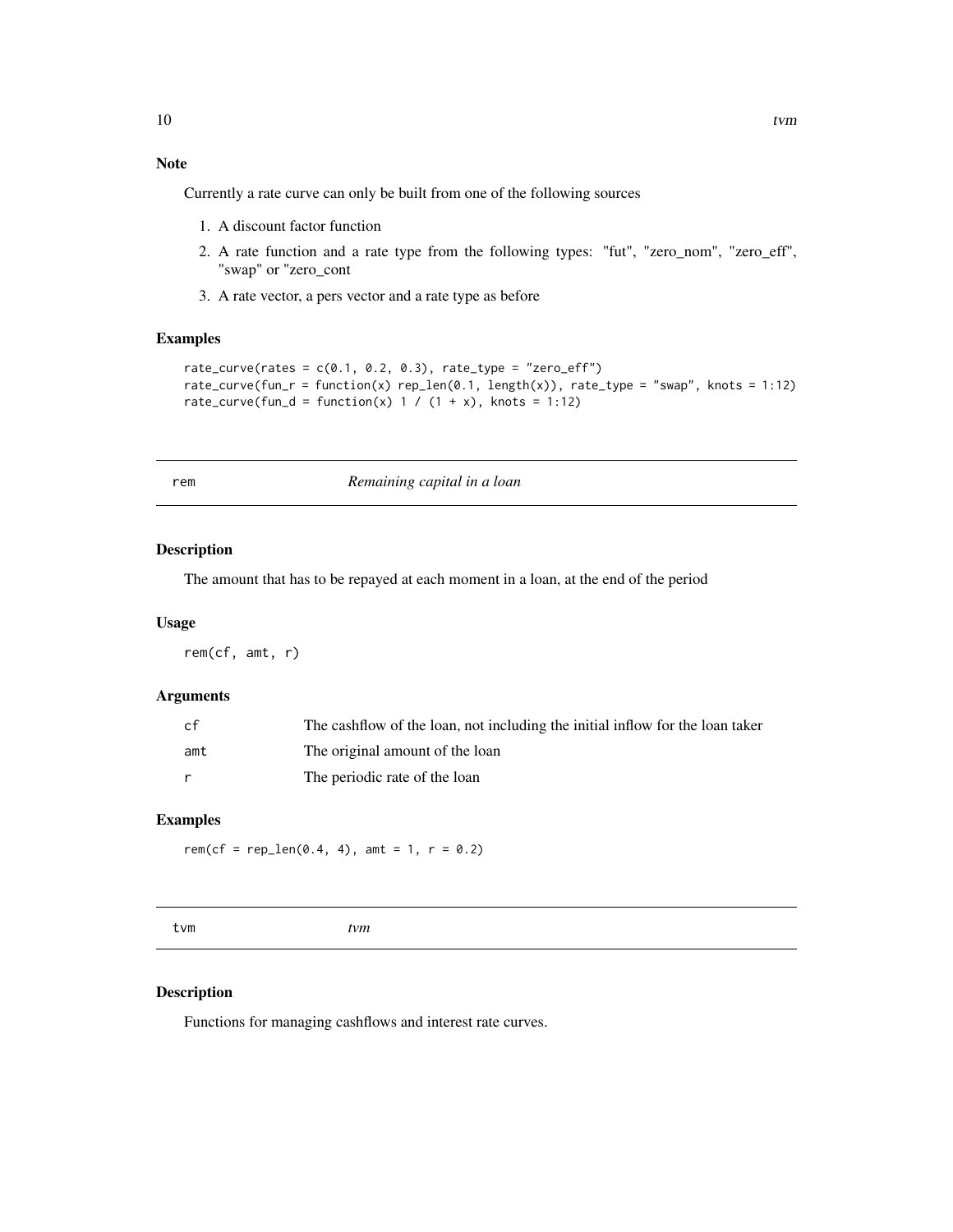#### Description

Internal Rate of Return of an irregular cashflow (IRR)

#### Usage

```
xirr(cf, d, tau = NULL, comp_freq = 1, interval = c(-1, 10), ...
```
#### Arguments

| cf        | The cashflow                                                                                                                                       |
|-----------|----------------------------------------------------------------------------------------------------------------------------------------------------|
| d         | The dates when each cashflow occurs. Same length as the cashflow. Only used<br>if tau is NULL. Assumes act/365 fractions                           |
| tau       | The year fractions when each cashflow occurs. Same length as the cashflow                                                                          |
| comp_freq | The compounding frequency used. Most relevant cases are 1 for yearly, 2 twice<br>a year, 4 quarterly, 12 monthly, 0 no compounding, Inf continuous |
| interval  | A length 2 vector that indicates the root finding algorithm where to search for<br>the irr                                                         |
| $\cdot$   | Other arguments to be passed on to uniroot                                                                                                         |

### Examples

 $xirr(cf = c(-1, 1.5), d = Sys.DataFrame() + c(0, 365))$ 

|--|

v *Net Present Value of an irregular cashflow (NPV)* 

#### Description

Net Present Value of an irregular cashflow (NPV)

#### Usage

 $xnpv(i, cf, d, tau = NULL, comp_freq = 1)$ 

#### Arguments

| i         | The rate used to discount the cashflow                                                                                                             |
|-----------|----------------------------------------------------------------------------------------------------------------------------------------------------|
| cf        | The cashflow                                                                                                                                       |
| d         | The dates when each cashflow occurs. Same length as the cashflow. Only used<br>if tau is NULL. Assumes act/365 fractions                           |
| tau       | The year fractions when each cashflow occurs. Same length as the cashflow                                                                          |
| comp_freq | The compounding frequency used. Most relevant cases are 1 for yearly, 2 twice<br>a year, 4 quarterly, 12 monthly, 0 no compounding, Inf continuous |

<span id="page-10-0"></span>xirr *The IRR is returned as an effective annual rate*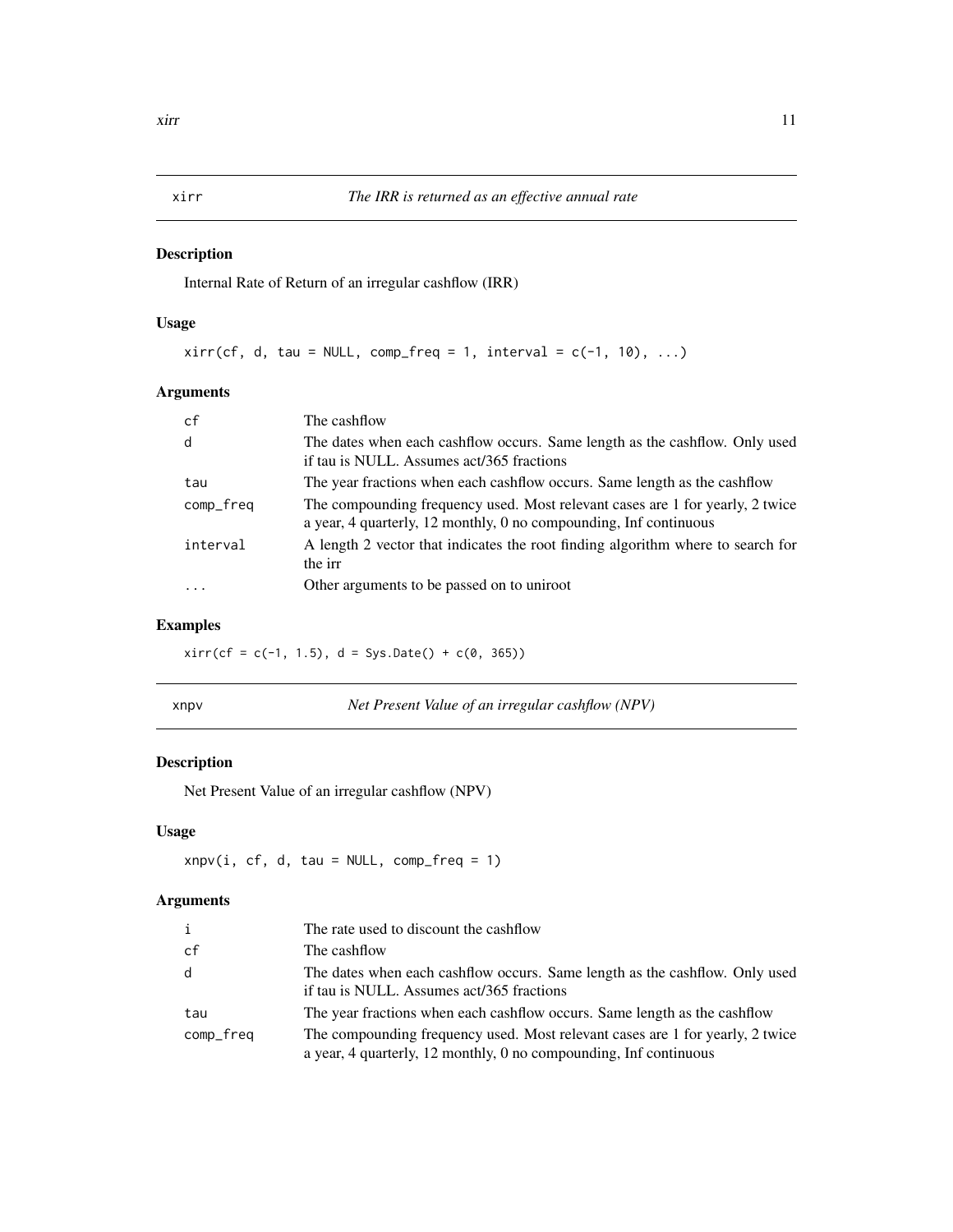#### <span id="page-11-0"></span>Examples

 $xnpv(i = 0.01, cf = c(-1, 0.5, 0.9), d = as.Date(c("2015-01-01", "2015-02-15", "2015-04-10"))$ 

[.rate\_curve *Returns a particular rate or rates from a curve*

#### Description

Returns a particular rate or rates from a curve

#### Usage

## S3 method for class 'rate\_curve'  $r[rate_type = "zero_eqf", x = NULL]$ 

#### Arguments

| <sub>r</sub> | The rate_curve object        |
|--------------|------------------------------|
| rate_type    | The rate type                |
| x            | The points in time to return |

#### Value

If x is NULL, then returns a rate function of rate\_type type. Else, it returns the rates of rate\_type type and corresponding to time x

#### Examples

```
r <- rate_curve(rates = c(0.1, 0.2, 0.3), rate_type = "zero_eff")
r["zero_eff"]
r["swap",c(1.5, 2)]
```